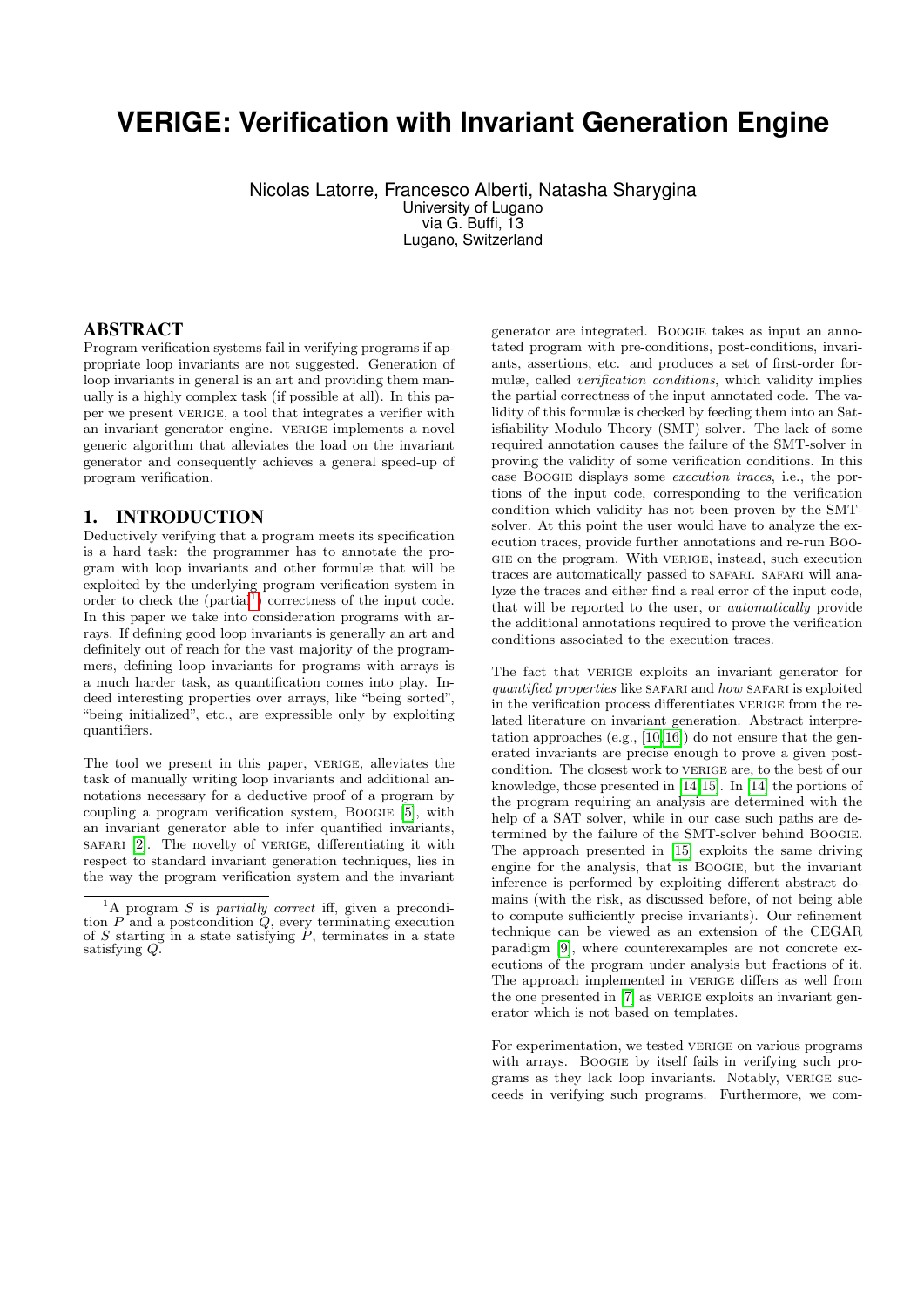

<span id="page-1-0"></span>Figure 1: VERIGE architecture.

pared the integration strategy of VERIGE with the one where the entire program is given directly to SAFARI. The experiments show that the "lazy" integration implemented in verige allows to achieve a speed-up with respect to an "eager" integration between Boogie and safari, where the former acts only as a pre-processor and the entire load of the verification is put on safari. This is justified by the fact that VERIGE executes SAFARI only on those parts of the program where invariants are really needed, thus reducing the "noise" that SAFARI would have to process if executed on the entire input program.

# 2. THE TOOL

Figure [1](#page-1-0) sketches VERIGE architecture, while the pseudocode in Algorithm [1](#page-1-1) offers a description of the integration algorithm implemented in our tool. VERIGE starts by executing Boogle on the input program  $P$  (line 3). Boogle might return a set of execution traces to inform the user about a failure of the underlying theorem prover in checking the generated verification conditions. Such execution traces are caught by verige and analyzed with the help of safari. Notably, Boogie might return the same execu-tion trace multiple times<sup>[2](#page-1-2)</sup>. This might generate an infinite loop where Boogie will return the same execution trace for which SAFARI will provide always the same invariants. To overcome such problem, verige keeps track of all executions traces analyzed in the past. If the same execution trace is detected, VERIGE generalizes the execution trace (getSupersetCE procedure at line 6). The intuition behind this step is that by analyzing a bigger portion of the program, safari will generate more general invariants. The execution trace is then analyzed and optimized (line 7) to successfully exploit different heuristics and capabilities of safari. From the internal representation of the execution trace VERIGE generates the transition system for safari and executes the invariant generator engine. The termination of SAFARI gives two outcomes: either a true counterexample or an invari-

|                | <b>Algorithm 1:</b> Lazy integration algorithm                                                                    |
|----------------|-------------------------------------------------------------------------------------------------------------------|
|                | <b>Data:</b> An annotated BoogiePL program $\mathcal{P}$                                                          |
|                | <b>Result:</b> BOOGIE verification result of the BoogiePL program                                                 |
|                | with quantified invariants generated by SAFARI                                                                    |
| 1              | begin                                                                                                             |
| $\overline{2}$ | $\text{FastCEs} \leftarrow \emptyset$                                                                             |
| 3              | $\langle$ ce, numErrors $\rangle \leftarrow$ BOOGIE $(\mathcal{P})$ ;                                             |
| 4              | while ( $numErrors > 0$ ) do                                                                                      |
| 5              | while ( $ce \in$ PastCEs) do                                                                                      |
| 6              | $\vert$ ce $\leftarrow$ getSupersetCE(ce);                                                                        |
| $\overline{7}$ | ir $\leftarrow$ optimize(ce);                                                                                     |
| 8              | $\langle \mathbf{v}, I(\mathbf{v}), \tau(\mathbf{v}, \mathbf{v}'), U(\mathbf{v}) \rangle \leftarrow$ ce2ts( ir ); |
| 9              | $\langle$ result, invariant $\rangle \leftarrow$ SAFARI $(\langle v, I(v), \tau(v, v'), U(v) \rangle);$           |
| 10             | if ( $result = unsafe$ ) then                                                                                     |
| 11             | return UNSAFE, ce;                                                                                                |
| 12             | $invariantsMap \leftarrow storeInvariants( invariant);$                                                           |
| 13             | $\mathcal{P} \leftarrow$ toBoogie( invariantsMap, $\mathcal{P}$ );                                                |
| 14             | $\langle$ ce, numErrors $\rangle \leftarrow$ BOOGIE $(\mathcal{P})$ ;                                             |
| 15             | return VERIFIED;                                                                                                  |

<span id="page-1-1"></span>ant for the transition system representing the portion of the program analyzed. The invariant is finally added to the BoogiePL program, which is again analyzed by Boogie.

Notably, while verige exploits Boogie and safari, the integration framework can instantiated with different program verification systems and invariant generation engines. Next we describe in more details the implementation details of verige.

# 2.1 Code optimization

verige works on the code printed by BOOGIE when executed with the option -printInstrumented. The BoogiePL code obtained with this option is the result of different optimizations performed on the input source code [\[6\]](#page-3-8). It is a set of basic blocks , where each block has a label, a possibly empty set of assumptions, a set of instructions, a possibly empty set of assertions and a possibly empty set of goto labels describing successor blocks.

Execution traces are translated by verige into transition systems accepted by SAFARI. The translation process implemented in VERIGE optimizes the code in order to better exploit safari capabilities. The main optimizations performed by VERIGE are the following.

- OPT I. The first optimization targets the reduction of redundant or "useless" variables. These can be temporary variables used for e.g., expressing array swaps (swaps can be encoded in the language accepted by safari without introducing a temporary variable since array updates are expressed as case-defined functions) or variables of the original program that are not involved in the computation of the subprograms analyzed with the execution traces.
- OPT II. The second optimization separates blocks that contain dependent instructions. For each pair of instructions of a block,  $i_1$  and  $i_2$ ,  $i_1$  and  $i_2$  are dependent if  $i_1$  is executed before  $i_2$  and  $i_1$  defines a variable used by  $i_2$ . The optimization separates two dependent instructions in two different, but related, blocks.

<span id="page-1-2"></span><sup>2</sup>This can be due to several reasons, analyzed in detail in Section [2.4.](#page-2-0)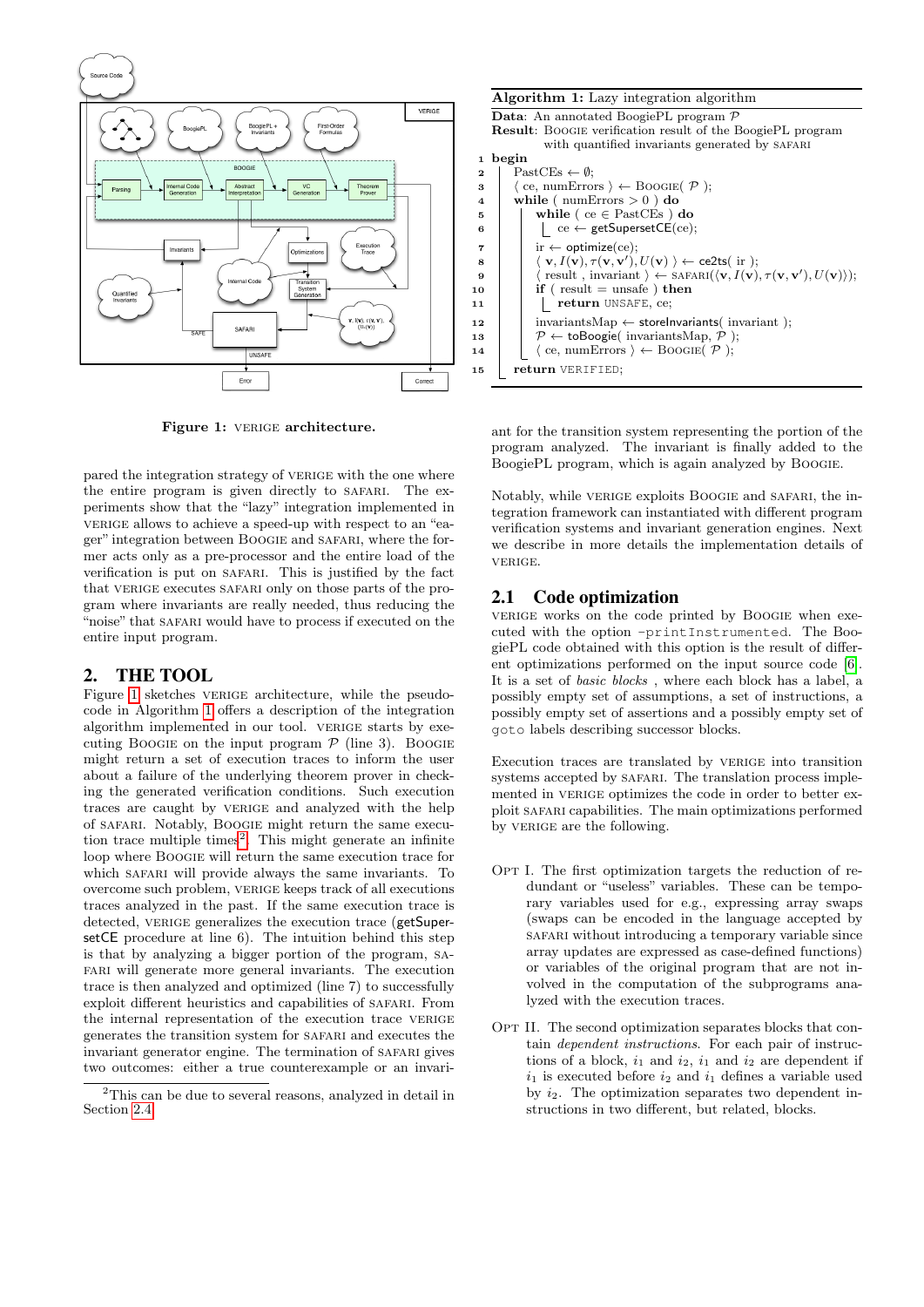OPT III. The third optimization is required to match syntactic restrictions of SAFARI input language (e.g., guards flattening<sup>[3](#page-2-1)</sup>, maximum number of array indexes per transition, etc.).

#### 2.2 Transition system generation

Given an optimized internal representation of the BoogiePL program, VERIGE can generate the corresponding transition system  $S = (\mathbf{v}, I(\mathbf{v}), \tau(\mathbf{v}, \mathbf{v}'))$ . The optimized representation is a sequence of blocks of the kind

$$
l_{i_0}:
$$
  
\n
$$
u_{i_0} \in \phi(\mathbf{v})
$$
  
\n
$$
Upd(\mathbf{v}, \mathbf{v}')
$$
  
\n
$$
y(t_1, \ldots, t_{i_n})
$$
  
\n
$$
u_{i_1}, \ldots, i_{i_n}
$$
  
\n
$$
(1)
$$

where  $Upd(\mathbf{v}, \mathbf{v}')$  is a conjunction of statements of the kind

$$
v'_j:=E(\mathbf{v})
$$

for all  $v'_j \in \mathbf{v}'$ . E is a general expression over program variables. For each block we generate  $n$  transitions of the kind

$$
pc = l_{i_0} \wedge \phi(\mathbf{v}) \wedge Upd(\mathbf{v}, \mathbf{v}') \wedge pc' = l_{i_j}
$$
 (2)

for  $1 \leq j \leq n$ . The formula  $U(\mathbf{v})$ , representing the unsafe states for which we want to test the reachability from  $I(\mathbf{v})$ by a repeated application of  $\tau(\mathbf{v}, \mathbf{v}')$ , is generated from the assertion that, according to last Boogie execution, "might not hold". safari is then executed. safari implements a backward reachability analysis enhanced with abstraction-refinement features [\[1\]](#page-3-9). In the context of this work, SAFARI is exploited in order to generate safe inductive invariants, which are provided by enabling the option display\_safe \_invariant.

#### 2.3 Annotating the BoogiePL source code

If safari proves the safety of its input, it returns an invariant of the kind

$$
\bigwedge_{l_i \in L} pc = l_i \to \psi_{l_i}(\mathbf{v})
$$

where  $pc$  is a fresh variable with respect to  $\bf{v}$  and has been introduced by VERIGE for translating the execution traces into transition systems. verige will add each conjunct in the corresponding block of the control-flow graph defined by Boogie by adding new assert statements of the kind

#### $\mathsf{assert}(\psi_{l_i}(\mathbf{v}));$

Notably, by adding new assertions to the code, verige is mimicking the human interactive process of examining the execution traces provided by the program verification systems and adding new "facts" that, if confirmed, may help in proving the safety of the code. We remark that the formulæ generated by SAFARI are added as new assertions in the code. That is, Boogie will take advantage of these formulæ by reverify that they are indeed inductive annotations. Another strategy would have been adding the formulæ as assumptions. In this case, however, the problem would have been weakened significantly, with the risk of becoming unsound.

#### <span id="page-2-0"></span>2.4 Execution traces generalization

Verification conditions generated by Boogie are (quantified) formulæ over some theory of interest  $T$  specifying the semantics of the program instructions. In our experimental setting, T will be the theory of arrays  $T_A^{\mathbb{Z}}$ , i.e., the theory of arrays having Presburger arithmetic for interpreting array indices [\[8\]](#page-3-10). Deciding the validity of quantified formulæ over  $T_A^{\mathbb{Z}}$  is, in general, undecidable (only some quantified fragments of  $T_A^{\mathbb{Z}}$  admits decision procedures [\[3,](#page-3-11) [8,](#page-3-10) [13\]](#page-3-12)). In order to deal with this theoretical limitation, Boogie relies on the matching modulo equalities (E-matching) heuristic [\[12\]](#page-3-13) implemented in the Z3 SMT solver [\[11\]](#page-3-14). Such heuristic exploits a given pattern to find suitable instances for the universally quantified variables. If the instantiated quantifierfree formula is inconsistent, the solver can correctly say that the input quantified formulæ are unsatisfiable, implying the validity of the given verification conditions. Otherwise it would simply return an unknown message for those not revealing inconsistent cores<sup>[4](#page-2-2)</sup>. In the case of BOOGIE, the patterns for driving the E-matching procedure are automatically generated according to some internal heuristics. Given the complexity of the verification conditions generated when verifying array programs, it might well happen to receive unknown outcomes from the SMT-Solver, even for proof obligations representing paths already refined by safari. This can happen because safari has its own internal procedures for instantiating quantifiers [\[2\]](#page-3-1), and the E-matching pattern produced by Boogie might not be able to replicate the instantiations performed by safari to prove the inductiveness of some annotations. Clearly, this situation leads to an infinite loop if not handled properly.

We devised to overcome this situation by generalizing the execution traces. That is, verige caches all the execution traces returned by Boogie. If Boogie returns more than once the same execution trace, verige generalizes it (lines 5-6 of Algorithm 1) by returning a portion of the original program including the execution traces returned by Boo-GIE. More precisely, let  $B$  be the set of basic blocks in the execution trace returned by BOOGIE, and let  $b_{in} \in B$  be the entry block of the execution trace and  $b_e \in B$  the exit block. vertige first considers if the original program admits a path from  $b_{in}$  to  $b_e$  involving some blocks  $\{b'_1, \ldots, b'_n\}$  not belonging to B. If so,  $B \cup \{b_1^r, \ldots, b_n^r\}$  becomes the new execution trace. If it is not possible to enlarge  $B$  by considering other paths from  $b_{in}$  to  $b_e$ , verige searches for find a portion of the original control-flow graph including  $B$  either by starting from an ancestor  $b'_{in}$  of  $b_{in}$  or ending in a block  $b'_{e}$  which is reachable from  $b_e$ .

## 3. EXPERIMENTAL EVALUATION

 $VERIGE<sup>5</sup>$  $VERIGE<sup>5</sup>$  $VERIGE<sup>5</sup>$  was tested on a variety of state-of-the-art benchmarks. We focused our experimentation on programs with arrays since they pose non-trivial problems and a good playground to test capabilities/performance of the verification tools. The programs we selected perform various operations over arrays, like copying one array into another, sorting an

<span id="page-2-1"></span> $3A$  formula is said to be *flat* if the array variables are indexed only by existentially quantified variables.

<span id="page-2-2"></span><sup>&</sup>lt;sup>4</sup>Boogie files produced to check the validity of verification conditions exploits the incrementality of the SMTsolver in such a way that it is possible to precisely recognize on which verification conditions the solver failed.<br> $5$ Available at http://atelier.inf

<span id="page-2-3"></span>at [http://atelier.inf.usi.ch/](http://atelier.inf.usi.ch/~latorren/verige/verige.html) [~latorren/verige/verige.html](http://atelier.inf.usi.ch/~latorren/verige/verige.html)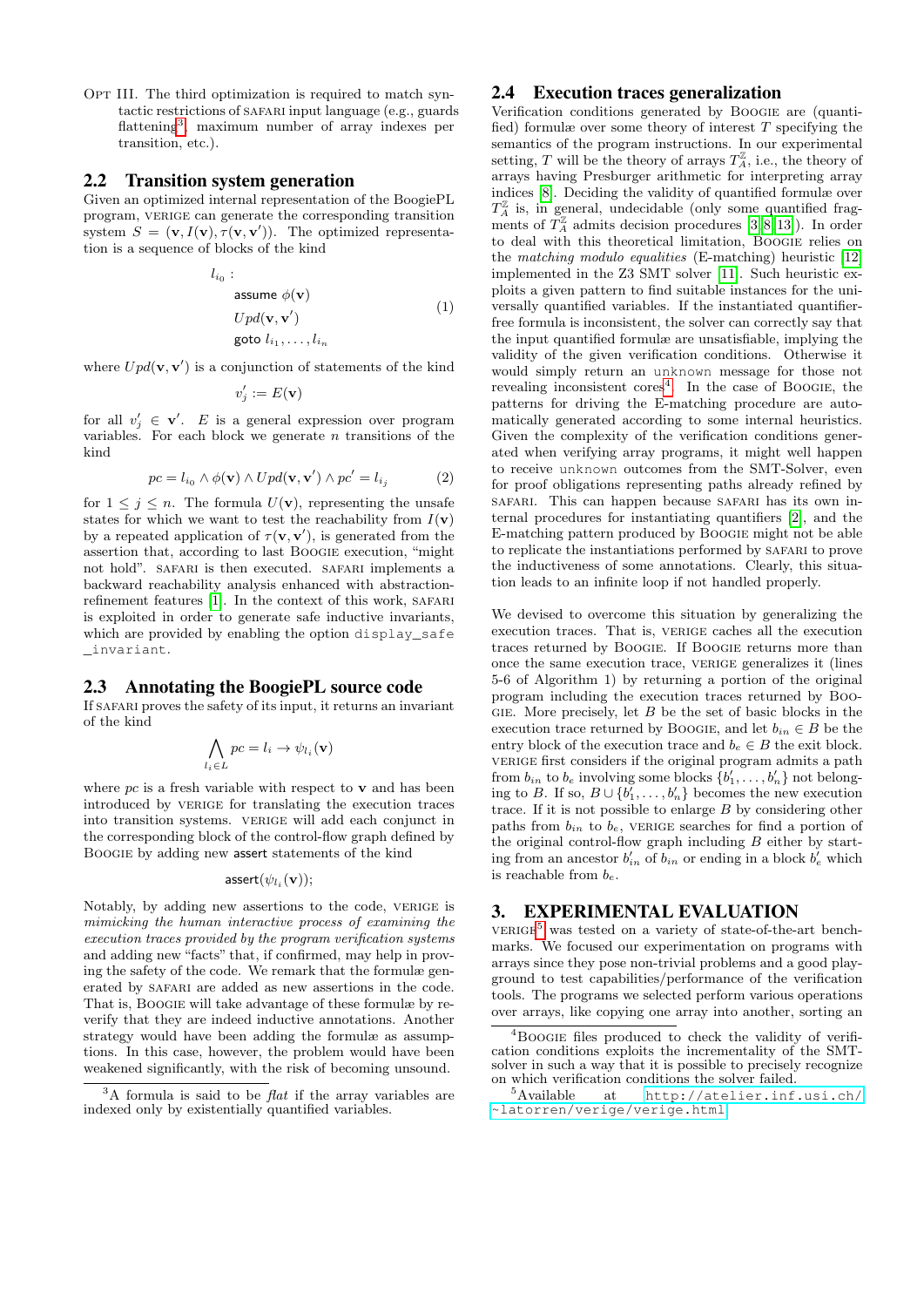

<span id="page-3-16"></span>Figure 2: Comparison between the invariant generation time (in seconds) in the eager and lazy mode.

array, initializing all element of an array (or part of them) to a given value, finding the maximum or minimum element of an array, etc. All these programs are annotated with postconditions or assertions stating interesting properties about arrays.To the best of our knowledge, highly engineered verifi-cation engines generally fail to verify such programs<sup>[6](#page-3-15)</sup>. Given the lack of loop invariants, Boogie alone cannot verify any of them either. In addition we point out that inferring such invariants by hand is definitely far from being an easy and trivial process (see Appendix [A](#page-4-0) for a worked out example).

We explicitly focused our experimentation on safe programs in order to evaluate the effectiveness of our new lazy integration. In particular, we wanted to compare our new integrated framework against a more classical one where the invariant generation engine works on the entire program. With respect to the new lazy integration, the latter one we call *eager*. VERIGE can execute both integration modes (the lazy integration is enabled by the command line option -lazy).

Experimentation has been performed on a machine equipped with an Intel i5 @ 2.53GHz processor, 4GB of RAM and running OSX 10.6.8. We used Boogie 4.2 and z3 4.1. Figure [2](#page-3-16) reports a comparison of the verification times of VERIGE executed in lazy and eager mode. This experimental evaluation shows clearly that the lazy approach is not overloading the verification process. This is because the points below the diagonal, representing the examples where the eager approach is faster than the lazy one, are not far from the diagonal. However the points above the diagonal are definitely far from it. This means that, in general, the lazy integration might introduces a small overhead, but also can achieve a substantial speed-up (up to an order of magnitude). To rephrase in less formal words: by adopting the lazy approach the user is not loosing anything with the chance of gaining a lot. For this reason, the lazy integration constitutes a valid alternative to the more standard verification approach where the entire load of the verification is on the invariant generation.

## 4. CONCLUSION AND FUTURE WORK

We presented a new tool, VERIGE, where the program verification system BOOGIE and the invariant generator SAFARI are successfully integrated. We tested it on various challenging programs with arrays. Experimentally, VERIGE succeeds and is competitive with respect to other state-of-theart tools. As a future work, it would be interesting to try different refinement strategies since it is a crucial part of the integration and designing new enhanced procedures for this task might lead to further improvements in verification of complex programs.

## 5. REFERENCES

- <span id="page-3-9"></span>[1] F. Alberti, R. Bruttomesso, S. Ghilardi, S. Ranise, and N. Sharygina. Lazy abstraction with interpolants for arrays. In LPAR, pages 46–61, 2012.
- <span id="page-3-1"></span>[2] F. Alberti, R. Bruttomesso, S. Ghilardi, S. Ranise, and N. Sharygina. SAFARI: SMT-Based Abstraction for Arrays with Interpolants. In CAV, pages 679–685, 2012.
- <span id="page-3-11"></span>[3] F. Alberti, S. Ghilardi, and N. Sharygina. Decision procedures for flat array properties. In TACAS, pages 15–30, 2014.
- [4] F. Alberti and N. Sharygina. Invariant generation by infinite-state model checking. In 2nd International Workshop on Intermediate Verification Languages, 2012.
- <span id="page-3-0"></span>[5] M. Barnett, B.Y.E. Chang, R. DeLine, B. Jacobs, and K.R.M. Leino. Boogie: A modular reusable verifier for object-oriented programs. In FMCO, pages 364–387, 2005.
- <span id="page-3-8"></span>[6] M. Barnett and K.R.M. Leino. Weakest-precondition of unstructured programs. In PASTE, pages 82–87, 2005.
- <span id="page-3-7"></span>[7] D. Beyer, T. A. Henzinger, R. Majumdar, and A. Rybalchenko. Path invariants. In PLDI, pages 300–309, 2007.
- <span id="page-3-10"></span>[8] A.R. Bradley, Z. Manna, and H.B. Sipma. What's decidable about arrays? In VMCAI, pages 427–442, 2006.
- <span id="page-3-6"></span>[9] E.M. Clarke, O. Grumberg, S. Jha, Y. Lu, and H. Veith. Counterexample-guided abstraction refinement. In CAV, pages 154–169, 2000.
- <span id="page-3-2"></span>[10] P. Cousot, R. Cousot, and F. Logozzo. A parametric segmentation functor for fully automatic and scalable array content analysis. In POPL, pages 105–118, 2011.
- <span id="page-3-14"></span>[11] L. de Moura and N. Bjørner. Z3: An efficient SMT solver. In TACAS, pages 337–340, 2008.
- <span id="page-3-13"></span>[12] D.L. Detlefs, G. Nelson, and J.B. Saxe. Simplify: a theorem prover for program checking. Technical Report HPL-2003-148, HP Labs, 2003.
- <span id="page-3-12"></span>[13] Y. Ge and L. de Moura. Complete instantiation for quantified formulas in satisfiabiliby modulo theories. In CAV, pages 306–320, 2009.
- <span id="page-3-4"></span>[14] W.R. Harris, S. Sankaranarayanan, F. Ivancic, and A. Gupta. Program analysis via satisfiability modulo path programs. In POPL, pages 71–82, 2010.
- <span id="page-3-5"></span>[15] K.R.M. Leino and F. Logozzo. Loop invariants on demand. In APLAS, pages 119–134, 2005.
- <span id="page-3-3"></span>[16] A. Podelski and T. Wies. Counterexample-guided focus. In POPL, pages 249–260, 2010.

<span id="page-3-15"></span> ${}^{6}$ For example, the CodeContracts verification system, which implements invariance-inference algorithms for arrays, as described in [\[10\]](#page-3-2), generally fails on our benchmarks.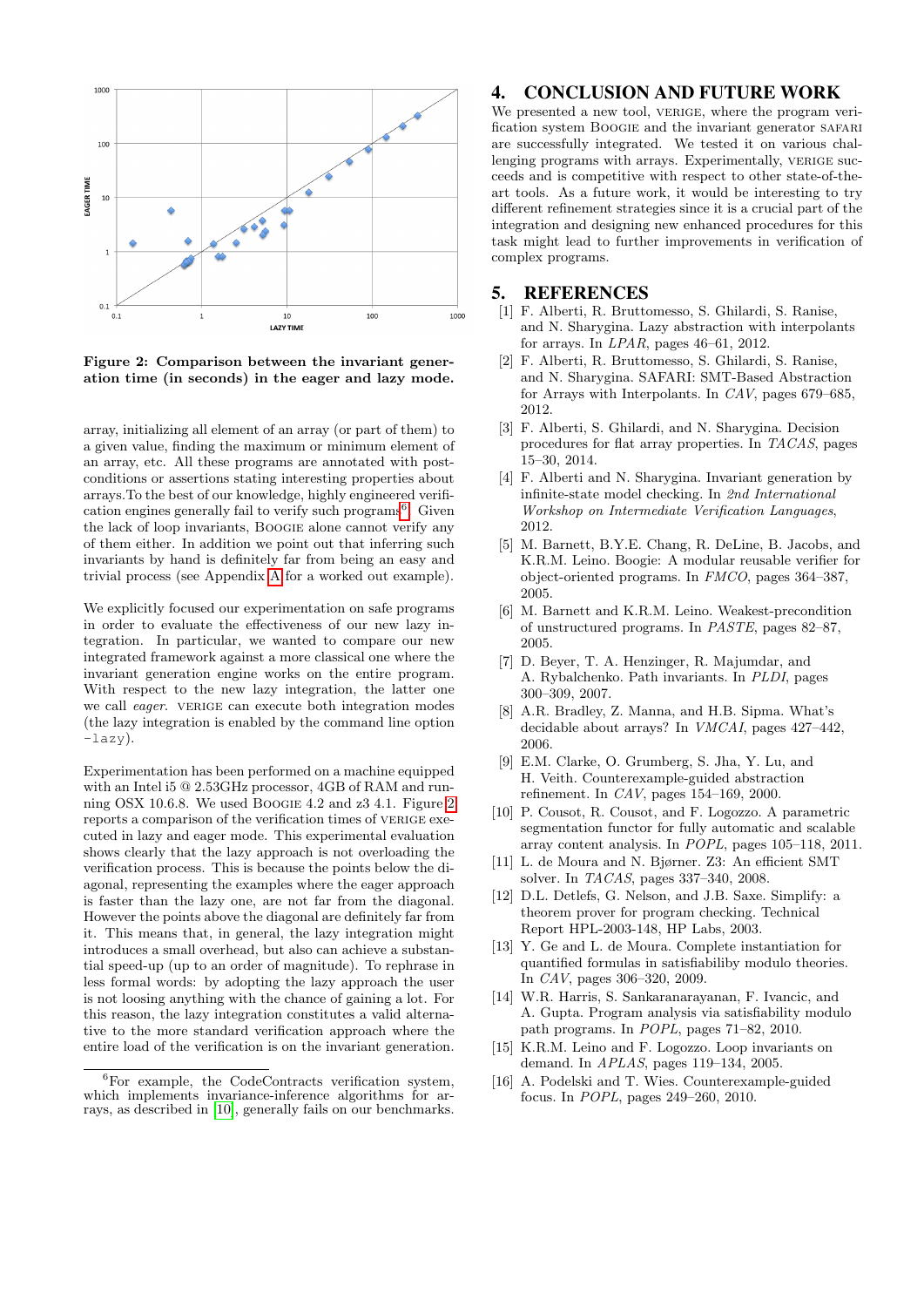# <span id="page-4-0"></span>APPENDIX A. A WORKED-OUT EXAMPLE

In this section we show, by following step by step the execution of VERIGE, how the lazy procedure interleaves SAFARI and Boogie. The source code we take into account for this demonstration is the well-known bubbleSort procedure (reported in Figure [3\)](#page-5-0). We point out that manually finding suitable loop invariants for this procedure, which has a nested loop, is far from being trivial.

For such procedure, VERIGE generates an Internal Representation retrieved from the output of BOOGIE when executed with the option -printInstrumented (see Figure [4\)](#page-5-1). Subsequently, our lazy approach requires a Boogie execution on the original source code. In the case of the bubbleSort procedure, given the lack of loop invariants, Boogie is not able to check that the implementation obeys to its specifications. The counterexample returned by boogie is the sequence of blocks (b0, b5LH, b5LD,return) of the bubbleSort control-flow graph (Figure [4\)](#page-5-1). At this point, safari enters the scene. verige generates the transition system  $S^{(1)} = (\mathbf{v}, I(\mathbf{v})^{(1)}, \tau(\mathbf{v}, \mathbf{v}')^{(1)})$ , with  $\mathbf{v} = pc, a, i$ , sw and  $I^{(1)}(\mathbf{v}), \tau(\mathbf{v}, \mathbf{v}')^{(1)}$  defined as follows:<sup>[7](#page-4-1)</sup>

$$
I(\mathbf{v})^{(1)} := pc = \mathbf{b0}
$$

$$
\tau(\mathbf{v}, \mathbf{v}')^{(1)} := \begin{pmatrix} (pc = \mathbf{b0} \land sw' \land pc' = \mathbf{b5} \mathbf{L} \mathbf{H}) \lor \\ (pc = \mathbf{b5} \mathbf{L} \mathbf{H} \land pc' = \mathbf{b5} \mathbf{L} \mathbf{D}) \lor \\ (pc = \mathbf{b5} \mathbf{L} \mathbf{D} \land \neg sw \land pc' = \mathbf{return}) \end{pmatrix}
$$

Notice that this transition relation does not admit any loop path. In such cases, SAFARI cannot diverge. VERIGE detects the absence of loops and executes SAFARI without enabling abstraction-refinement features. SAFARI, in turn, shows that the transition system  $S^{(1)}$  cannot reach the unsafe formula

$$
pc = \text{return } \land \exists x, y. (0 \le x \land x < y \land y < L \land a[x] > a[y])
$$

and returns a safe inductive invariant for  $S^{(1)}$ , made by the conjunction of the following formulæ:

$$
pc = \text{return} \rightarrow \forall z_0, z_1. ((0 \le z_0 \land z_0 < z_1 \land z_1 < L) \rightarrow (a[z_0] \le a[z_1]))
$$
\n
$$
pc = \text{b5LD} \rightarrow \forall z_0, z_1. ((0 \le z_0 \land z_0 < z_1 \land z_1 < L \land \neg sw) \rightarrow (a[z_0] \le a[z_1]))
$$
\n
$$
pc = \text{b5LH} \rightarrow \forall z_0, z_1. ((0 \le z_0 \land z_0 < z_1 \land z_1 < L \land \neg sw) \rightarrow (a[z_0] \le a[z_1]))
$$

The invariants are plugged into the Internal Representation of the code as new assertions, and Boogie is executed on the code just annotated. Once again, Boogie complains that the underlying SMT-Solver (in our case, Z3) cannot verify the program, and it returns a new counterexample. This time, the counterexample traverses the blocks (b0, b5LH, b5LB, b6LH, b6LD) of the control-flow graph depicted in Figure [4.](#page-5-1) VERIGE analyzes it and produces the transition system  $S^{(2)} = (\mathbf{v}, I(\mathbf{v})^{(2)}, \tau(\mathbf{v}, \mathbf{v}')^{(2)})$ made by the following formulæ:

$$
I(\mathbf{v})^{(2)} := pc = \mathbf{b0}
$$
  

$$
\tau(\mathbf{v}, \mathbf{v}')^{(2)} := \begin{pmatrix} (pc = \mathbf{b0} \land sw \land pc' = \mathbf{b5LH}) \lor (pc = \mathbf{b5LH} \land pc' = \mathbf{b5LB}) \lor (pc = \mathbf{b5LB} \land sw \land \neg sw' \land i' = 1 \land pc' = \mathbf{b6LH}) \lor (pc = \mathbf{b6LH} \land 1 \leq i \land pc' = \mathbf{b6LD} ) \lor (pc = \mathbf{b6LD} \land L \leq i \land pc' = \mathbf{b5LH}) \end{pmatrix}
$$

In this case, since the transition system induces a control-flow graph with a loop, SAFARI is executed enabling abstractionrefinement features. As before, SAFARI detects that  $S^{(2)}$  cannot reach

$$
pc = \mathsf{b5LH} \to \forall z_0, z_1. ((0 \leq z_0 \land z_0 < z_1 \land z1 < L \land \neg sw) \to (a[z_0] \leq a[z_1]))
$$

and generates the following intermediate assertions for Boogie:

$$
pc = \mathsf{b5LD} \longrightarrow \forall z_0, z_1.((0 \le z_0 \land z_0 < z_1 \land z_1 < L \land \neg sw) \to (a[z_0] \le a[z_1]))
$$
  
\n
$$
pc = \mathsf{b5LD} \longrightarrow \forall z_0, z_1.((0 \le z_0 \land z_0 < z_1 \land z_1 < i \land \neg sw) \to (a[z_0] \le a[z_1]))
$$
  
\n
$$
pc = \mathsf{b6LH} \longrightarrow \forall z_0, z_1.(\left(\begin{pmatrix}0 \le z_0 \land z_0 < z_1 \land z_1 < i \land \neg sw\\ \land i \ge 1 \land \neg sw\end{pmatrix} \to (a[z_0] \le a[z_1])\right)
$$

The invariants generated in this second refinement are added to those generated before. With this bigger set of annotations, Boogie verifies successfully the bubbleSort procedure.

<span id="page-4-1"></span><sup>&</sup>lt;sup>7</sup>For the sake of readability, we are omitting identical updates of the kind  $v' = v$  when reporting transition relations.